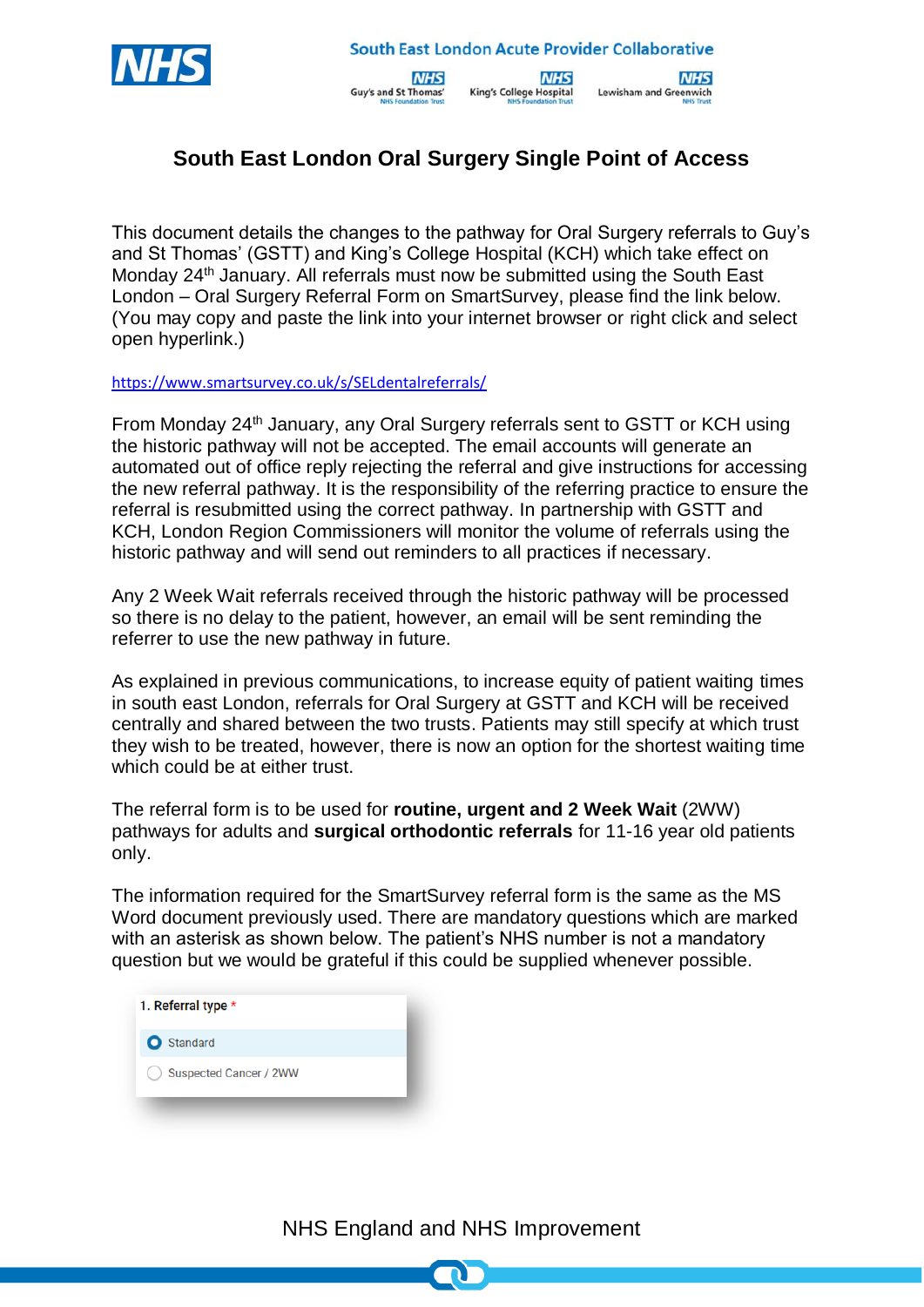The option of free text has been kept to a minimum to ensure accuracy and ease of triage and the majority of questions are multiple choice, with either dial buttons as shown above or drop-down boxes as shown below.

| White and black African                        |  |
|------------------------------------------------|--|
|                                                |  |
|                                                |  |
| 20. Cognitive, Sensory and Mobility Impairment |  |

As with the previous form, radiographs must include the patient's name, date of birth, side of mouth and exposure date. This information may be embedded in the radiograph itself or the radiograph and information provided in a MS Word document.

If the referral is for orthodontic surgery, please provide the orthodontic referral letter along with any radiographs/images.

Should you wish to receive an electronic copy of your referral, you may provide an **nhs.net** email address and it will be sent to you automatically.

| 24. If you would like to receive a copy of the referral please enter the email address of the dental practice for it to be emailed to |  |
|---------------------------------------------------------------------------------------------------------------------------------------|--|
| This will only be possible with NHS.net email accounts.                                                                               |  |
|                                                                                                                                       |  |
|                                                                                                                                       |  |
|                                                                                                                                       |  |
|                                                                                                                                       |  |

Should the patient wish to receive confirmation of their referral, you may enter their email address in question 16 as shown below. The confirmation email the patient receives will not contain any personal details or medical history notes as the security of the email provider cannot be guaranteed.

| 16. Patient's email address                                |  |
|------------------------------------------------------------|--|
| A copy of the referral letter will emailed to the patient. |  |
|                                                            |  |
|                                                            |  |